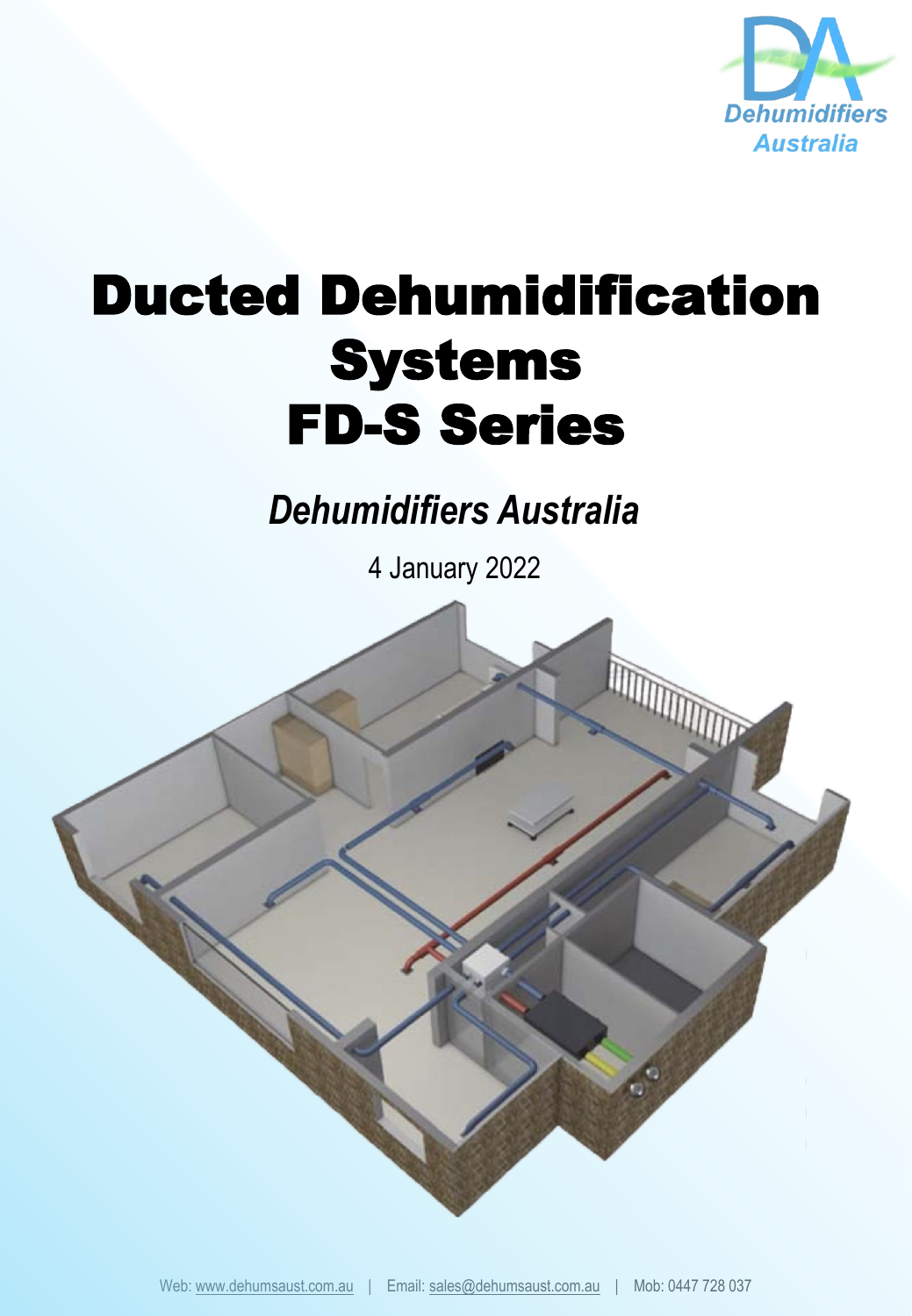## **FD-S Series Ducted Dehumidifiers with Single Air Flow**



## **Description**

*FD-S Series* is the single airflow type. FD-S Series are good in a wide range of applications such as residential dehumidification, installation parallel with a HVAC system, or in small pools, green houses, office areas, gyms, etc.

The air will pass through the refrigeration coil to remove excess moisture and prevent the forming of mold and mildew. Condensation will be collected in the stainless-steel drain pan and can be pushed out automatically with positive air pressure.

The FD-S dehumidifiers can double as an air purification system with a UV Lamp for killing bacteria and virus. Three stage filtrations (G4, F7, H13 HEPA) can prevent mold, mildew, dust and allergen particles down to 0.3μm, leading to a better smelling home without musty odors and better health.

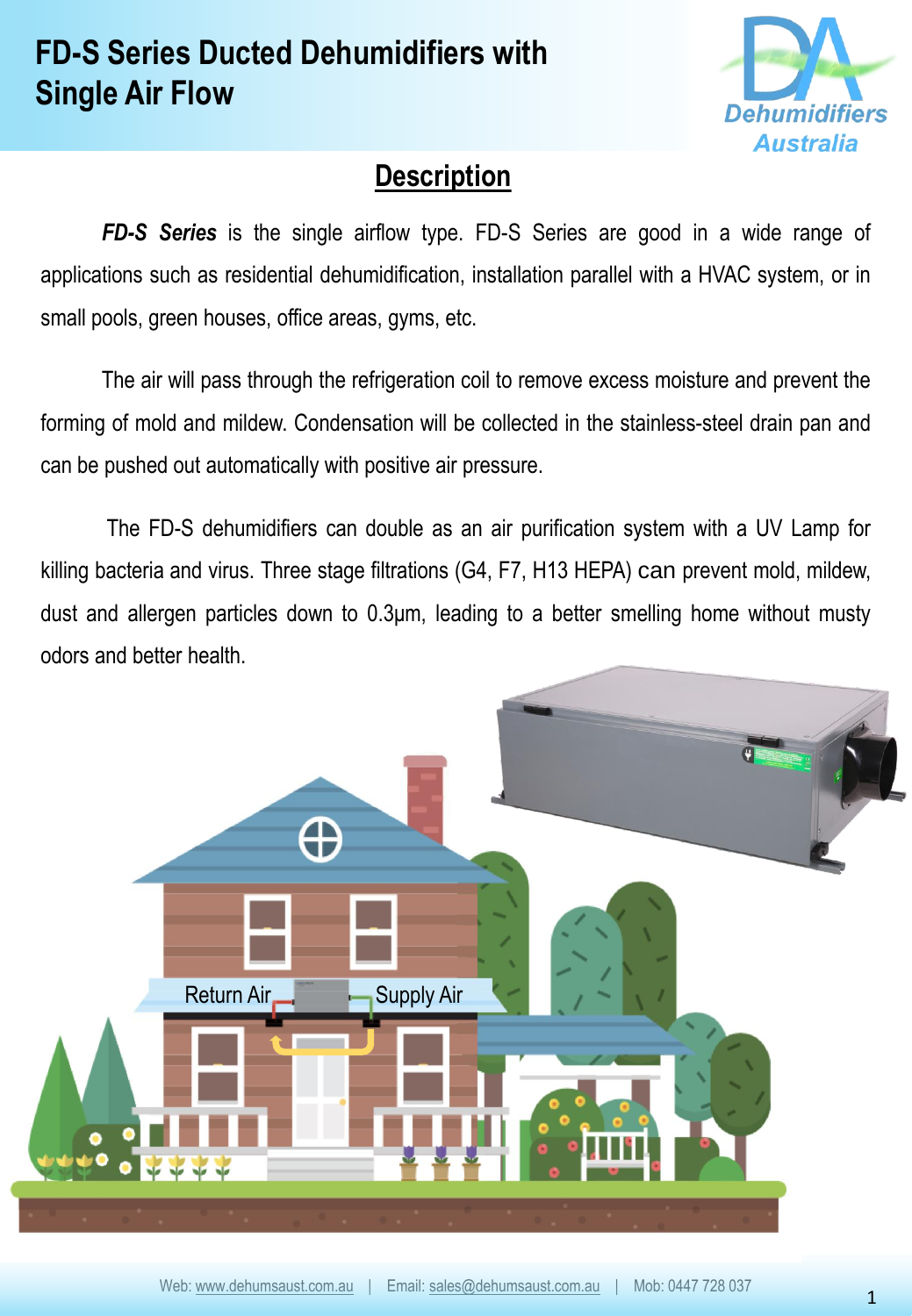## **FD-S Series Ducted Dehumidifiers with Single Air Flow**



## **Key Features**

#### ❑ **Single Air Flow Design**

❑ **Positive Pressure Drainage, no need for a water trap**

#### ❑ **HEPA, UV Sterilization Lamp, Anion Generator**

- $\checkmark$  3 Stage Filtration with G4, F7, H13 (HEPA) and Anion Generator to provide clean air, free of dust and allergens
- $\checkmark$  The UV Lamp provide sterilization to kill bacteria and viruses

#### ❑ **EC Fan Motor**

- $\checkmark$  EC Fan Motor allows for variable speed and quieter operation than other motor types
- $\checkmark$  Power consumption is lower, increasing the efficiency of the dehumidifier
- $\checkmark$  Precise control of fan speed to match your existing system or air flow requirements

#### ❑ **Advanced Wall Controller**

- $\checkmark$  The humidity sensor built into the controller gives the machine an accurate reading of indoor humidity
- $\checkmark$  Built in RS485 interface can be used with BMS systems
- ✓ Wi-Fi control through iOS/Android App

#### ❑ **No PCB design, 100% controlled by the controller**

- $\checkmark$  Easy and simple maintenance without PCB
- $\checkmark$  Highly reliable and mature components are to maximize system stability and up time

# F7 G4 H13 HEPA EC Fan

## **Single Air Flow Working Principle**